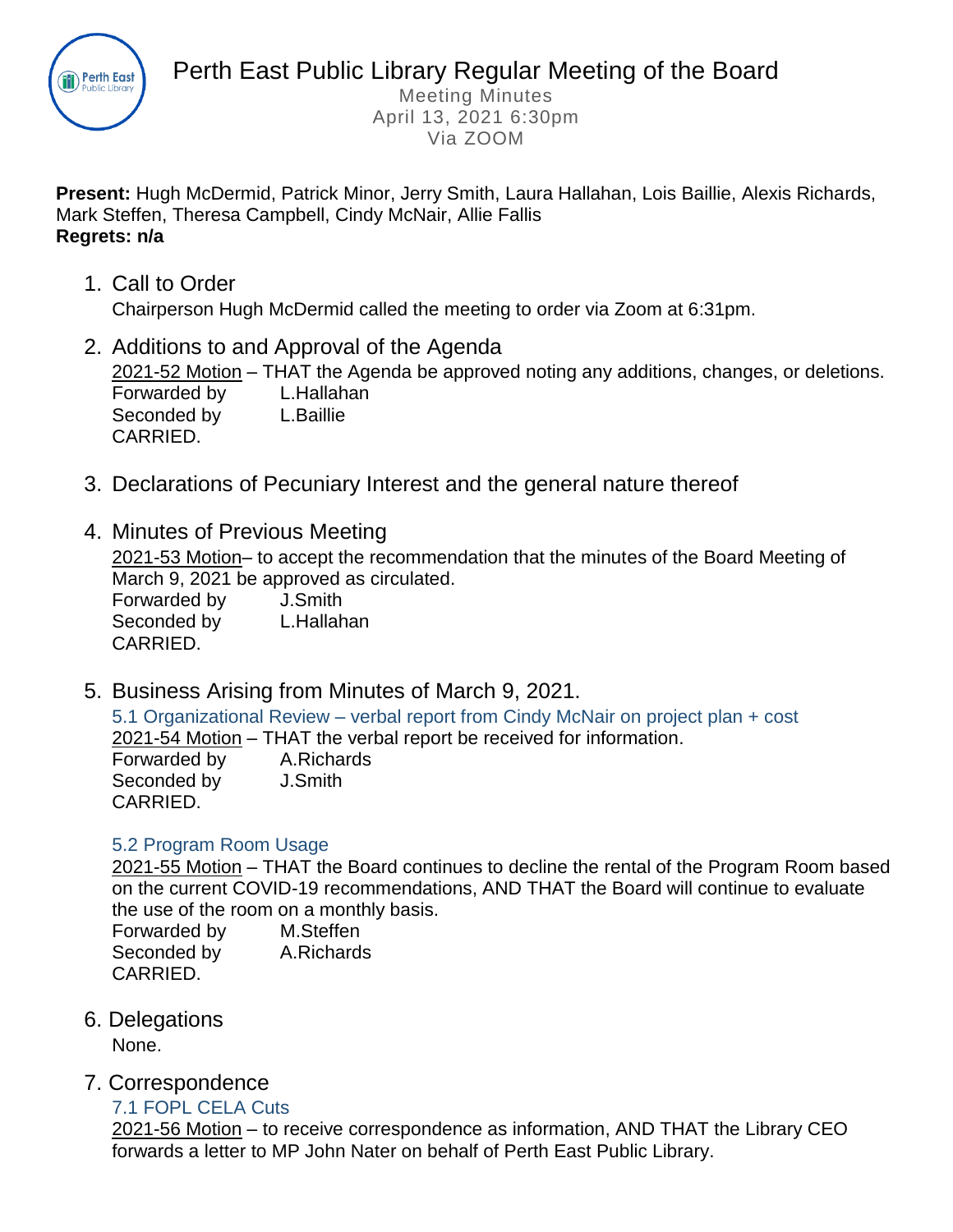Forwarded by J.Smith Seconded by **M.Steffen** CARRIED.

7.2 Corey Goebel – Lions Club Storywalk Project Support

2021-57 Motion – to receive correspondence as information. Forwarded by J.Smith Seconded by L.Hallahan CARRIED.

## 8. Finance Report

8.1 Year-to-Date Reports

2021-58 Motion – THAT the un-audited March Year-to-Date Reports be received as information. Forwarded by L.Hallahan Seconded by L.Baillie CARRIED.

#### 8.2 Accounts Payable

2021-59 Motion– THAT the March informal listing of Accounts Payable be received as information.

Forwarded by J.Smith Seconded by A.Richards CARRIED.

# 9. CEO's Report

9.1 CEO's Report

2021-60 Motion – THAT the CEO's report be received as information. Forwarded by L.Baillie Seconded by P.Minor CARRIED.

# 10. Committee Reports

- 10.1 Finance Committee—no report.
- 10.2 Personnel Committee—no report.
- 10.3 Strategic Planning Committee—no report.
- 10.4 PCIN Board—no report.
- 10.5 SOLS Trustee Council 3—no report.
- 10.6 Council Report **--** verbal report from H. McDermid and J. Smith

# 11. Board Education

11.1 SOLS Blog Series – Municipal Relationship Building (#3 of 5) [https://www.sols.org/blog/2021/03/03/blog-series-what-can-you-do-as-a-library-board-to](https://www.sols.org/blog/2021/03/03/blog-series-what-can-you-do-as-a-library-board-to-improve-the-relationship-between-your-municipal-council-and-the-public-library-post-3-of-5/)[improve-the-relationship-between-your-municipal-council-and-the-public-library-post-3-of-5/](https://www.sols.org/blog/2021/03/03/blog-series-what-can-you-do-as-a-library-board-to-improve-the-relationship-between-your-municipal-council-and-the-public-library-post-3-of-5/)

12. Closed Session Report

None.